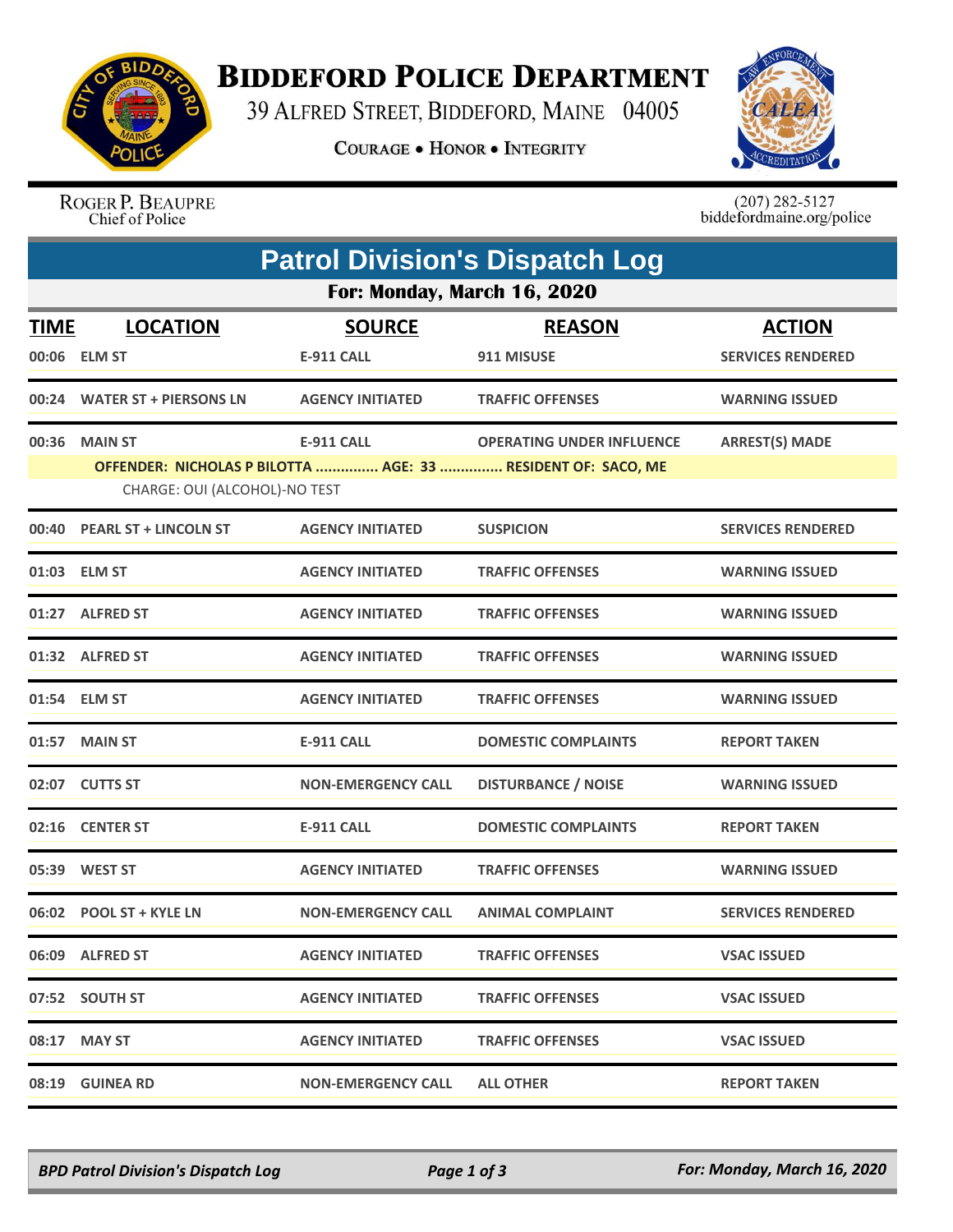| <b>TIME</b> | <b>LOCATION</b>                              | <b>SOURCE</b>             | <b>REASON</b>                                                 | <b>ACTION</b>                |
|-------------|----------------------------------------------|---------------------------|---------------------------------------------------------------|------------------------------|
|             | 08:28 MAY ST                                 | <b>AGENCY INITIATED</b>   | <b>TRAFFIC OFFENSES</b>                                       | <b>VSAC ISSUED</b>           |
|             | 08:28 HILL ST                                | <b>WALK-IN AT STATION</b> | <b>MENTAL ILLNESS CASES</b>                                   | <b>SERVICES RENDERED</b>     |
|             | 08:41 ACORN ST                               | <b>AGENCY INITIATED</b>   | <b>TRAFFIC OFFENSES</b>                                       | <b>VSAC ISSUED</b>           |
|             | 08:50 BIDDEFORD GATEWAY CTR                  | <b>AGENCY INITIATED</b>   | <b>TRAFFIC OFFENSES</b>                                       | <b>VSAC ISSUED</b>           |
|             | 08:57 ALFRED ST                              | <b>WALK-IN AT STATION</b> | <b>COURT ORDERED CHECK IN</b>                                 | <b>SERVICES RENDERED</b>     |
|             | 09:18 ALFRED ST                              | <b>AGENCY INITIATED</b>   | <b>TRAFFIC OFFENSES</b>                                       | <b>WARNING ISSUED</b>        |
|             | 09:27 ALFRED ST                              | <b>AGENCY INITIATED</b>   | <b>TRAFFIC OFFENSES</b>                                       | <b>WARNING ISSUED</b>        |
|             | 09:34 ALFRED ST                              | <b>AGENCY INITIATED</b>   | <b>TRAFFIC OFFENSES</b>                                       | <b>VSAC ISSUED</b>           |
|             | 09:46 POOL ST + TRIX LN                      | <b>AGENCY INITIATED</b>   | <b>TRAFFIC OFFENSES</b>                                       | <b>WARNING ISSUED</b>        |
|             | 09:52 ALFRED ST                              | <b>AGENCY INITIATED</b>   | <b>TRAFFIC OFFENSES</b>                                       | <b>WARNING ISSUED</b>        |
|             | 09:53 ALFRED ST                              | <b>NON-EMERGENCY CALL</b> | <b>CHECK WELFARE</b>                                          | <b>SERVICES RENDERED</b>     |
|             | <b>10:27 DARTMOUTH ST</b>                    | <b>E-911 CALL</b>         | 911 MISUSE                                                    | <b>NO ACTION REQUIRED</b>    |
|             | 10:43 FOSS ST                                | <b>WALK-IN AT STATION</b> | <b>CODES ENFORCEMENT</b>                                      | <b>REFERRED OTHER AGENCY</b> |
|             | 10:44 DARTMOUTH ST                           | <b>NON-EMERGENCY CALL</b> | <b>CHECK WELFARE</b>                                          | <b>SERVICES RENDERED</b>     |
|             | 10:57 SOUTH ST                               | <b>E-911 CALL</b>         | <b>VIOL PROTECTION FROM HARASS</b>                            | <b>CITATION ISSUED</b>       |
|             | <b>CHARGE: VIOLATION OF PROTECTIVE ORDER</b> |                           | OFFENDER: ROGER GEORGE DAIGLE  AGE: 57  RESIDENT OF: SACO, ME |                              |
|             | 11:06 ALFRED ST                              | <b>NON-EMERGENCY CALL</b> | <b>COURT ORDERED CHECK IN</b>                                 | <b>SERVICES RENDERED</b>     |
|             | 11:29 BIRCH ST                               | <b>NON-EMERGENCY CALL</b> | <b>CHECK WELFARE</b>                                          | <b>SERVICES RENDERED</b>     |
|             | 11:41 CUTTS ST                               | <b>WALK-IN AT STATION</b> | <b>CIVIL COMPLAINT</b>                                        | <b>SERVICES RENDERED</b>     |
|             | 12:27 BOULDER WAY                            | <b>NON-EMERGENCY CALL</b> | <b>THEFT</b>                                                  | <b>REPORT TAKEN</b>          |
|             | 13:15 STATE ST                               | <b>NON-EMERGENCY CALL</b> | <b>VIOL PROTECTION FROM ABUSE</b>                             | <b>REPORT TAKEN</b>          |
|             | 13:25 BARRA RD                               | <b>NON-EMERGENCY CALL</b> | <b>CLOSED FOR 2 WEEKS SO FAR</b>                              | <b>SERVICES RENDERED</b>     |
|             | 13:34 BACON ST                               | <b>E-911 CALL</b>         | 911 MISUSE                                                    | <b>SERVICES RENDERED</b>     |
|             | 13:34 VINE ST                                | <b>E-911 CALL</b>         | <b>MEDICAL W/ ASSIST</b>                                      | <b>TRANSPORT TO HOSPITAL</b> |
|             | 13:43 FOSS ST                                | <b>WALK-IN AT STATION</b> | <b>SUSPICION</b>                                              | <b>NEGATIVE CONTACT</b>      |

*BPD Patrol Division's Dispatch Log Page 2 of 3 For: Monday, March 16, 2020*